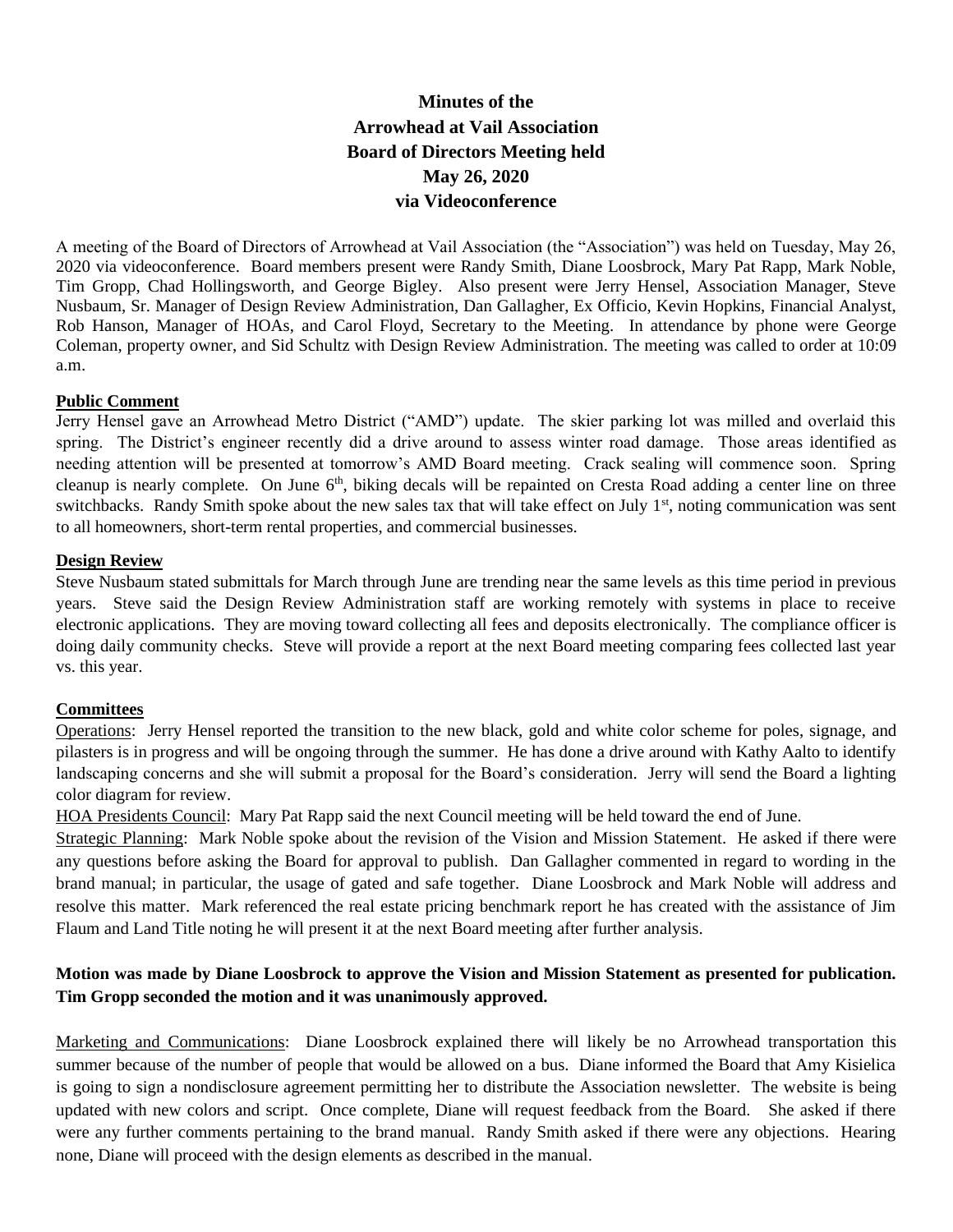Hiking: Mary Pat Rapp spoke about trail priorities. For winter, the focus will be on removing some trees on Cresta glade, and moving ropes to expand the yurt glade. For summer, the priority will be a connector from Mud Springs trail to the Village to Village trail. She added this would alleviate some bicycle and pedestrian traffic on Cresta Road. Mary Pat noted maintenance of the Navaho and Cherokee trails is the responsibility of the Association. The committee is going to ask members of the Alpine Club and community to volunteer in this effort. She talked about the importance of maintaining the Ute trail for bikers and hikers. Future hiking trails under consideration would include a connector from the Ute to Dakota trail, and Ute to Castle Peak homes. Jerry Hensel said he is going to meet with Gary Shimanowitz, VP of Mountain Operations, next week to discuss what may be accomplished this fall. Jerry clarified, none of the Arrowhead trails are on USFS property. Randy Smith asked Jerry to obtain cost estimates for the Ute trail improvements for longterm planning purposes. Mark Noble mentioned the need for signage at the bottom of the Ute trail. Intercommunity Council: Randy Smith said George Bigley did a terrific job of updating everyone about the process of

reopening the Alpine Club. Country Club of the Rockies requested linking their website with the Association's and vice versa.

## **Financials**:

Kevin Hopkins gave a brief overview of his background. He has been working in mountain resort finance since 2004, and started with Vail Resorts Development Company in 2008. He sits on a number of HOA Boards including the Ritz in Vail, Poste Montane, Beaver Creek Landing, and Seasons at Avon. Robert Hanson introduced himself. He started with Vail Resorts in 2015 and is located in the Broomfield corporate office. He has been the Manager of HOAs for the last four years and will be providing Kevin support. Randy Smith noted there will be a change in the accounting system as a part of this transition.

Tim Gropp reviewed the Income Statement as of April 30, 2020. Tim said there are a few outstanding annual assessments. RETA was ahead of budget by \$18K. There have been no closing in May. Tim said he anticipates being behind budget at the end of the second quarter. An unfavorable variance of \$447K is forecasted for year end, based on a 25% achievement of budget May through August, 50% for September, and at budget for the remainder of the year.

Tim explained the Finance Committee's conservative approach during these unprecedented set of circumstances. They have looked at real estate statistics and spoke with experts throughout the valley. There has been little activity in Arrowhead. The Committee was able to reduce expenses by 10%. Some of the service contracts were renegotiated for savings. Assumptions include \$0 for RETA for the rest of this year, cancelation of the July  $4<sup>th</sup>$  breakfast and most activities. The homeowner BBQ and Thursday Afternoon Club event at the end of summer remain budgeted for a best case scenario. These assumptions result in a \$590K shortfall. Randy Smith discussed the reasoning behind cancelation of the July 4th breakfast and other events, including health safety and financial responsibility. Kevin Hopkins offered assistance with real time tracking of new listings and contracts, and longer term historical data. Tim Gropp suggested implementing 12-month rolling budget forecasts. Randy said a letter is being prepared to send to homeowners explaining the rationale behind core decisions being made by the Board. There was no opposition to the financial operating plan presented by Tim Gropp, including cancelation of the July 4<sup>th</sup> breakfast.

Tim Gropp shared a template created for future Treasurers to use as a guide for long-term planning and to align with the Strategic Plan. He asked for any comments prior to requesting Board approval in June. The Committee has been exploring investment options for brokered CDs and Money Market funds. They intend to invest \$2.3M in short-term vehicles for three to six months. Dan Gallagher and Randy Smith thanked Tim for his hard work in the Treasurer's role and help with revising the Management Agreement.